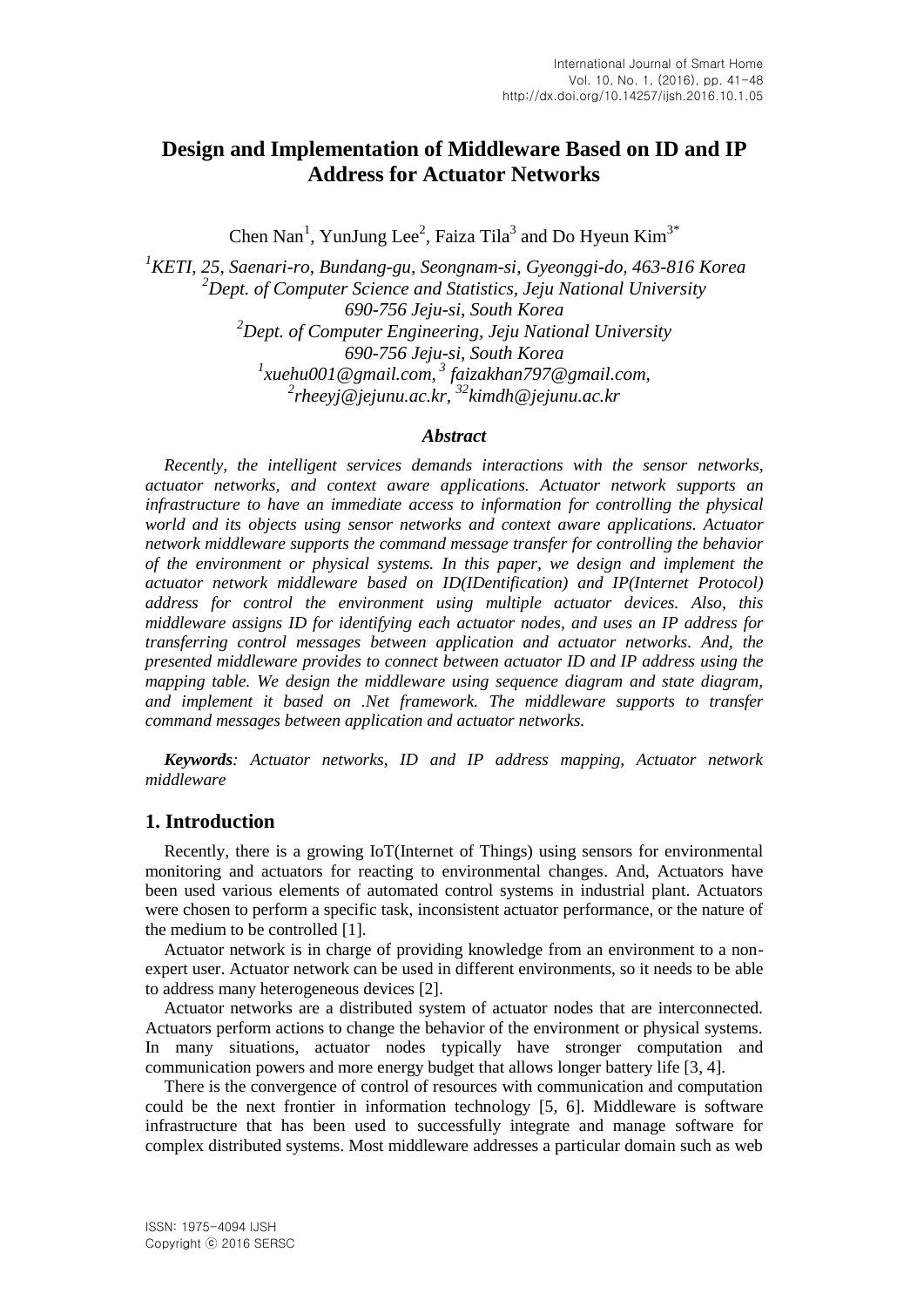services, and defines simple and uniform architectures for developing applications in the domain[7, 8].

Also, we address the issue of middleware for actuators network of the control systems which feature the convergence of control with communication and computation on Internet.

There are different actuator network middleware approaches for IoT(Internet of Things) service. These approaches help in offering important functions for different applications such as efficient control. The role of actuator network middleware is certainly to control devices and services. The action of the system can be done manually or automatically via a user control interface[9].

Actuator networks middleware supports the complexity and heterogeneity of the underlying hardware and network platforms, and application for transferring command and response message. Actuator network middleware is providing the controlling-based pervasive computing applications using the actuator nodes. Also, actuator network middleware supports the message transmissions for controlling the behavior of the environment or physical systems [1-4].

The Sentire is a representative middleware for sensor and actuator networks. The Sentire provides a framework to facilitate building extensible application middleware which includes logic to support resource and application management, sensor data processing *etc*. The Sentire supports the process of building such a middleware, rather than addressing a specific instance of a middleware in sensor and actuator networks. The Sentire consists of Interface manager, Data manager, Resource manager, Sensor manager, and Actuator manager. Interface manager provides initial layer of query/instruction filtering via developer-defined admit/reject policies. Resource manager supports other managers in their policy-based decisions. Sensor and actuator manager Influence both the quality of sensed information and adjustments to the environment. Data manager embodies develop-defined data processing routines.



#### **Figure 1. Sentire: A Framework for Building Middleware for Sensor and Actuator Networks**

This paper designs the actuator network middleware mapping between actuator ID(IDentification) and IP(Internet Protocol) address for controlling the multiple actuators using sequence diagram and state diagram. Also we implement the actuator network middleware to connect between actuator ID and IP address using the mapping table based on .Net framework. And, we assigns ID to identify each nodes in actuator networks, and uses an IP address for transferring control messages between application and actuator networks. The middleware interconnects between application and actuator networks using the ID and IP address mapping table.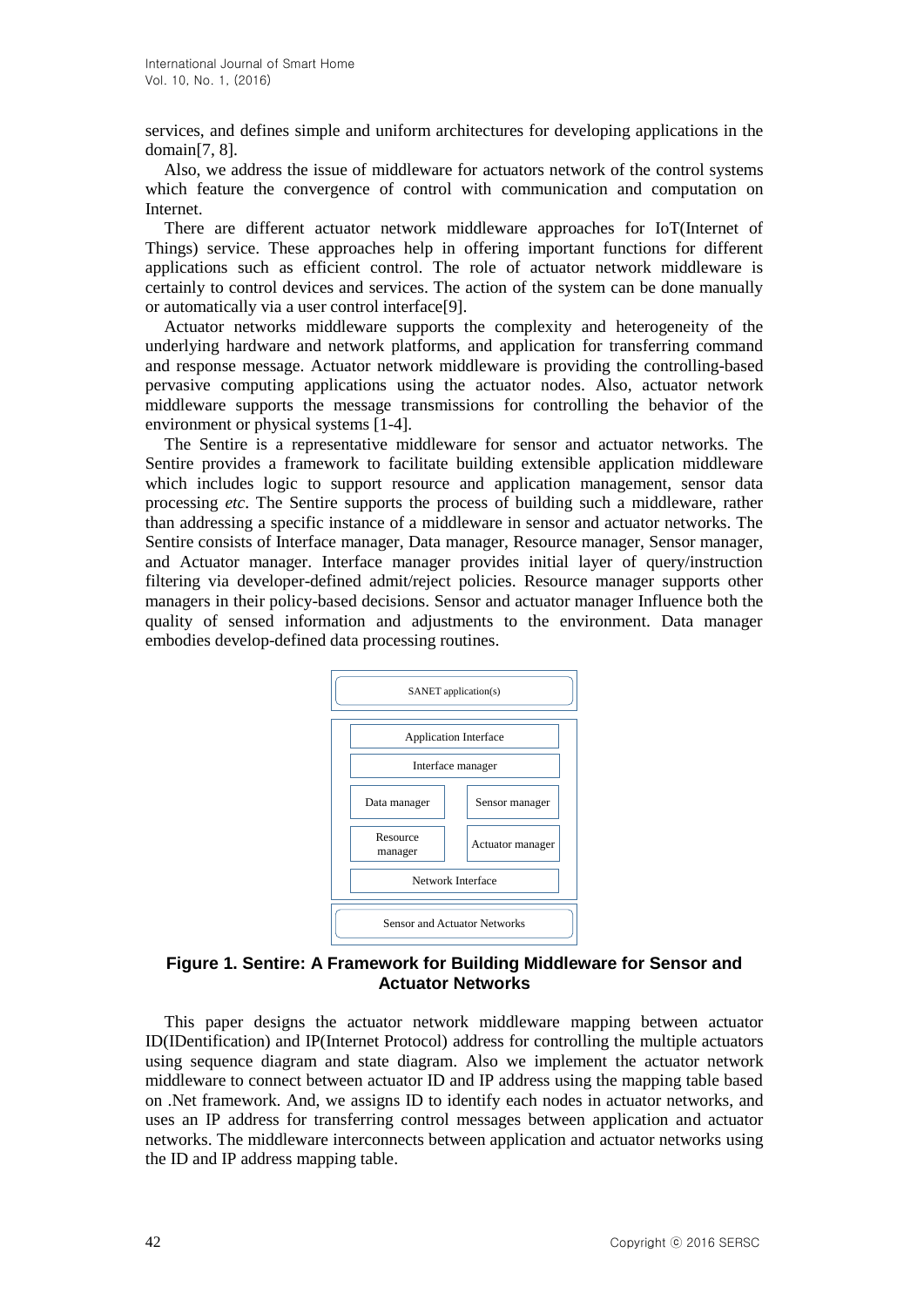The rest of the paper is as organized follows. A middleware design for actuator networks are introduced in Section II. Section III illustrates a middleware implementation of actuator networks, and Section IV concludes.

### **2. A Middleware Design for Actuator Networks**

A middleware of actuator networks is common software infrastructure that has been used to connect between applications and networks. The middleware addresses a part of control system such as common platform, and supports to develop intelligent applications.

The designed middleware is a part of a larger IoT system, understanding the actuator network middleware would describe various functionality. Figure 1 shows the actuator network middleware the detailed configuration. Its basic function is to transfer control messages between the application and the actuator networks. First function is the two way communication using TCP sockets. The figure shows how this communication is managed and carried out with the help of the modules inside the actuator network middleware. Second function have two management and processing for transferring messages between the application and the actuator networks.



**Figure 1. Proposed Middleware Configuration for Actuator Network**

The middleware of actuator network has a server message processor controls the sending and retrieving of messages. It consists of a server message receiver, and a server message sender, the former controls messages received by the application. But the later retrieves a message from the middleware for actuator networks and forwards it to the middleware for actuator networks. Message manager has the message parser and message processor, the former parses the messages received from the application and actuator. The processing type includes connection request, control request, mapping table renewal request, control response and connect response.

The middleware connection manager also has two other modules inside it the middleware configuration manager and the server connector. The middleware configuration manager sets up the environment by providing ID and IP information to the middleware for actuator networks, and the server connector verifies the middleware access right and decides whether actuator server can or cannot connect. The client message processor consists of the client message receiver and the client message sender. And the client message receiver receives the actuator message, the client message sender sends message from the middleware for actuator networks to the actuator.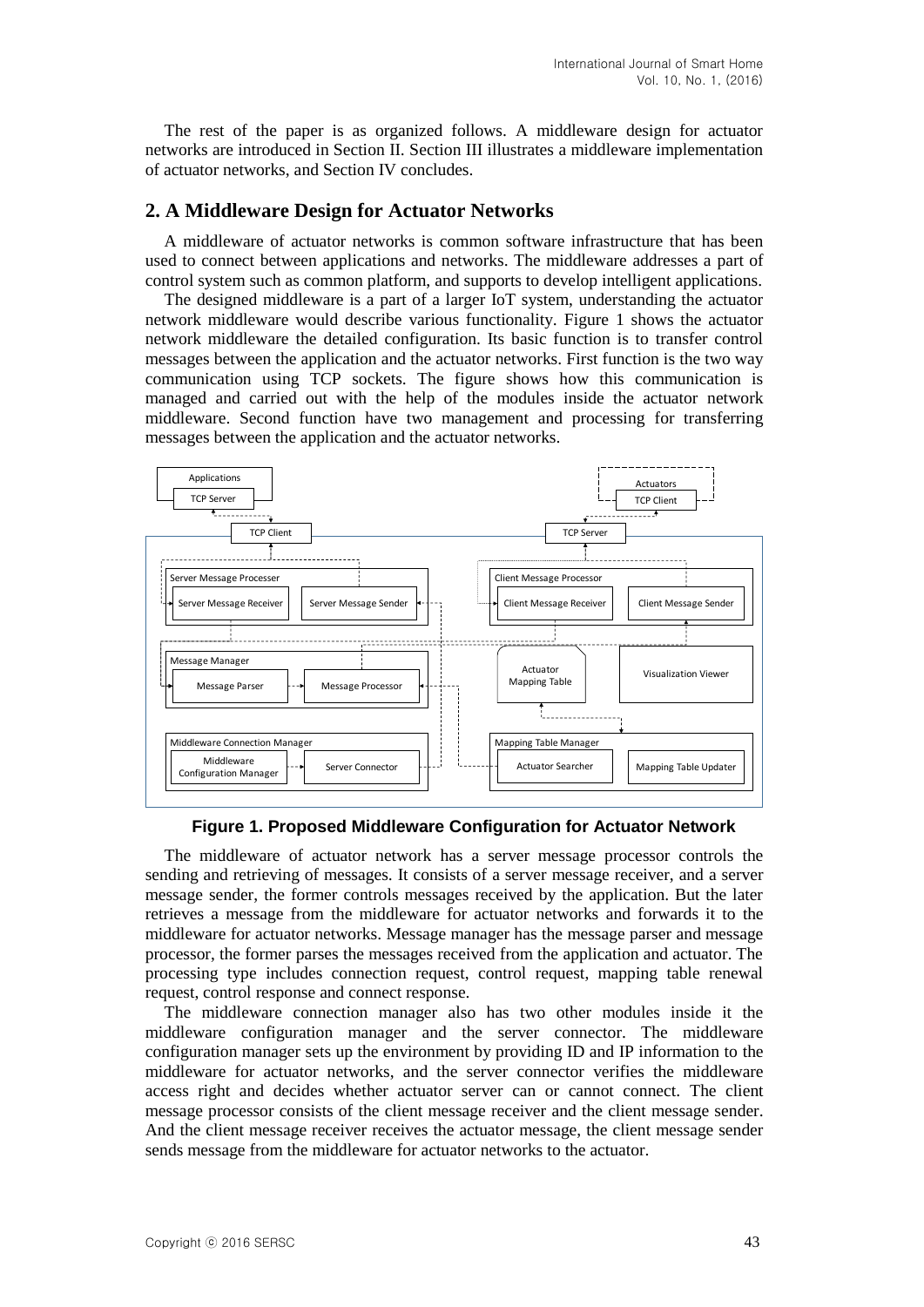The purpose of addressing is mainly to identify the device and to indicate its virtual location within the domain. We use ID(Identification) for identifying each nodes, and apply an IP address for transferring control messages. The middleware supports IP address each nodes so that other nodes know where to reach it. The IP address is usually allocated and given automatically in the beginning when the device is plugged into the network. Also the middleware assigns an ID each nodes for identifying manually.





The mapping table manager consists of the actuator searcher and the mapping table updater. The actuator searcher provides functionality for finding an actuator ID and an actuator IP address, the mapping table updater modifies a mapping table between actuator ID and an actuator IP address with mapping information which is saved in middleware memory. It is used for storing the actuator IP address and actuator ID information. Addressing. The server message receiver receives the control message sent by application and client, and forward it to the message parser. The parsed message is then forwarded to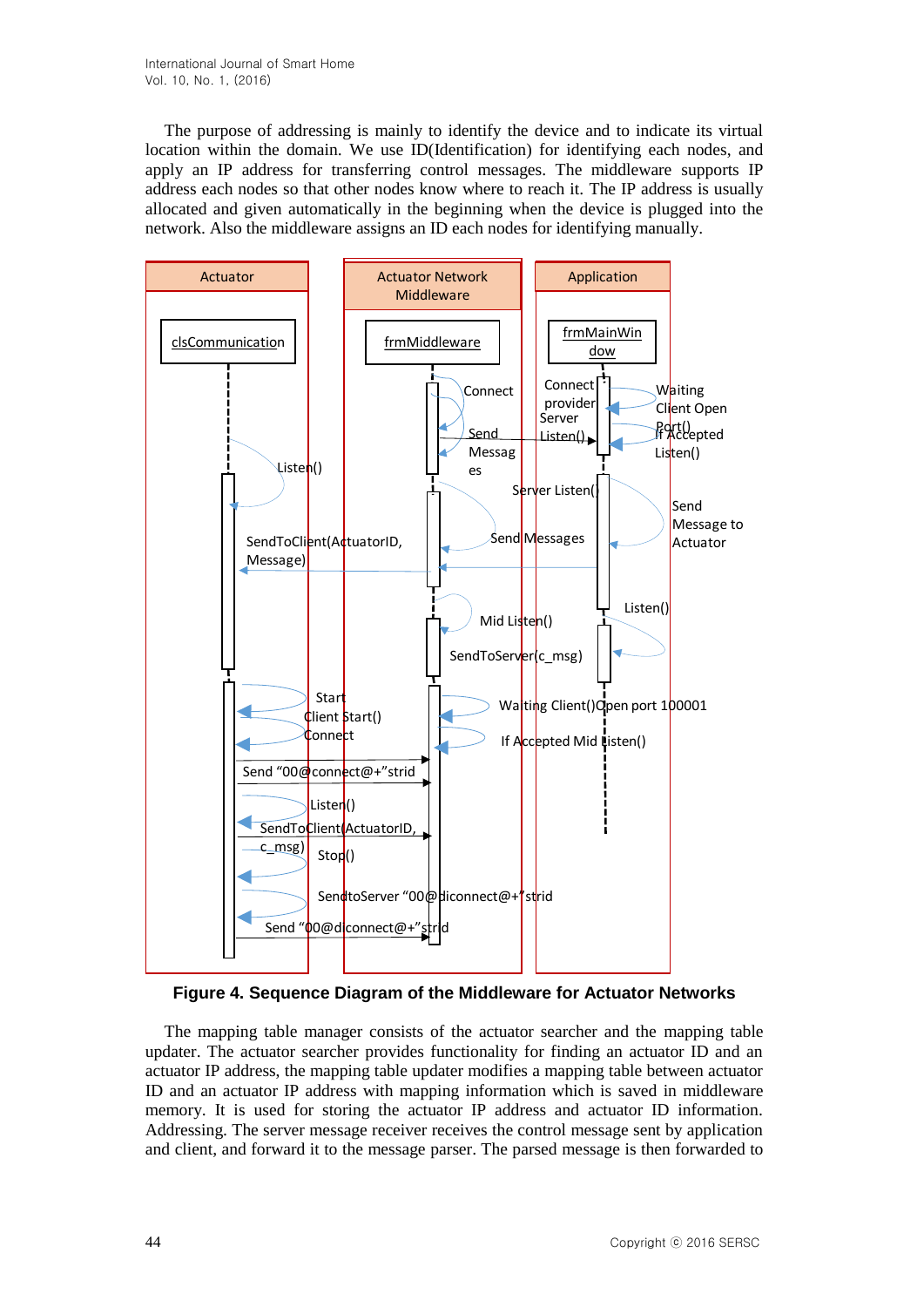the message processor. The message processor searches the actuator connection information using the message contents and transfers the message to the intended actuator through client message sender. Also, the message processor forwards the message to the server message sender, and it sends the connection request message created by middleware. And, the message processor transfers the control response message with actuator state information. Then, the client message receiver forwards it to application and client.

Figure 4 shows the sequence diagram to describe each steps for the middleware of actuator networks. First step, the actuator connects to the application of actuator networks using an open port. After established connection the middleware for actuator network, we scan receive control messages from the application of actuator networks. Next step, the middleware communicates with the actuators thus connecting between the application and actuators in actuator networks. The actuator can send its status messages to the application and receive the control messages from the application through the middleware.

Figure 5 shows the state chart diagram for the middleware of actuator networks. The application waits to be connected to the actuator through the middleware for actuator networks. After connecting to the actuator, it can send the control message and receives the response message from the actuators.



**Figure 5. State Diagram for the Middleware of Actuator Networks**

Figure 6 shows the class diagram for the middleware of actuator networks. It includes four classes, frm Middleware, Mapping Table Item, Socket, and IPEndPoint. The frmMiddleware is the main class inherited from the window class. It provides interface for visualizing middleware connection, operational state and message communication. The MappingTableItem class saves a list of the actuator IP information that connects to the middleware. The main window class uses the IPEndPoint class, socket class and the MappingTableItem class. The IPEndPoint class saves the network address of the endpoint that connects to the middleware or the application of actuator networks.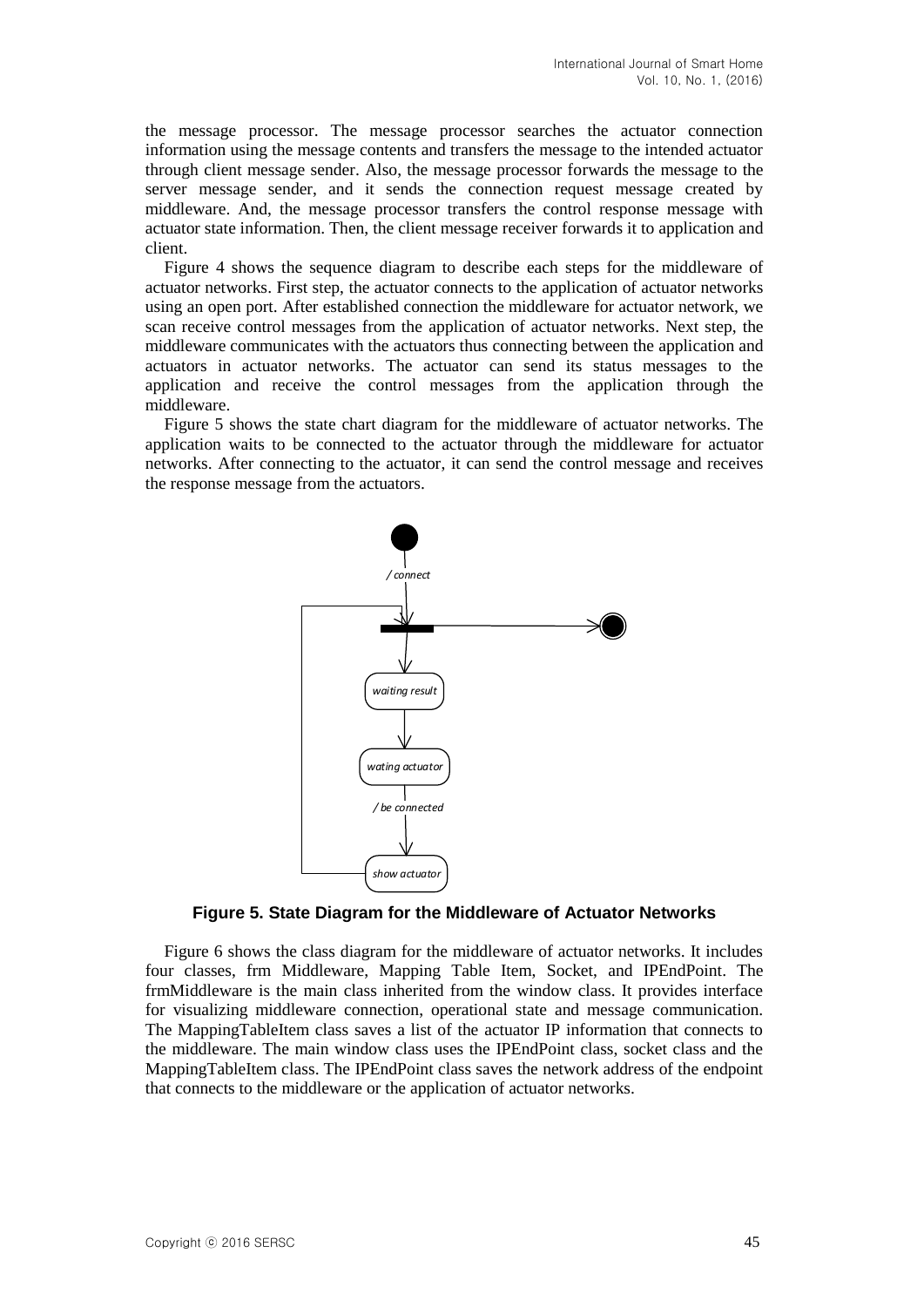

**Figure 6. Class Diagram of the Middleware for Actuator Networks**

# **3. A Middleware Implementation for Actuator Networks**

The middleware implementation environment is described in Table 1 for actuator networks. We use Microsoft Windows 7(X64) for the operating system. Developing is performed in visual studio .net framework version 3.5 or 4. We use Microsoft SQL Server 2008 R2 for database management. Hardware computer has Intel core i 3 with 3.30 Ghz for CPU, 4 GB ram and NVIDIA Geforce GT 440 graphics card.

#### **Table 1. Implementation Environment of the Middleware for Actuator Networks**

| <b>Operating System</b> | Microsoft Windows $7(X64)$                       |
|-------------------------|--------------------------------------------------|
| Development Environment | Net Framework 3.5, 4.0                           |
| Development Tool        | Visual Studio .Net 2010                          |
| Programming Language    | C#, XMAL, XML                                    |
| <b>DBMS</b>             | Microsoft SQL Server 2008 R2                     |
|                         | CPU: Intel® Core <sup>TM</sup> i3-2125 @ 3.30GHz |
| Hardware                | RAM: 4GB                                         |
|                         | Graphics: NVIDIA GeForce GT 440                  |

Figure 7 illustrates implementation result for the middleware of actuator networks. In Figure 7, area A provides to set the server IP address for application in the middleware of actuator networks. Server IP assigns to connect between the middleware for actuator networks and application. Area B shows the connection state of the connected actuators and middleware in Figure 7. Actuator ID represents actuator's unique identifier and actuator IP is the current actuator's IP address to connect between the actuator and the middleware. An actuator node has an IP address, and one or more actuator ID. Area C shows the message received from the application and the actuator in the middleware for actuator networks.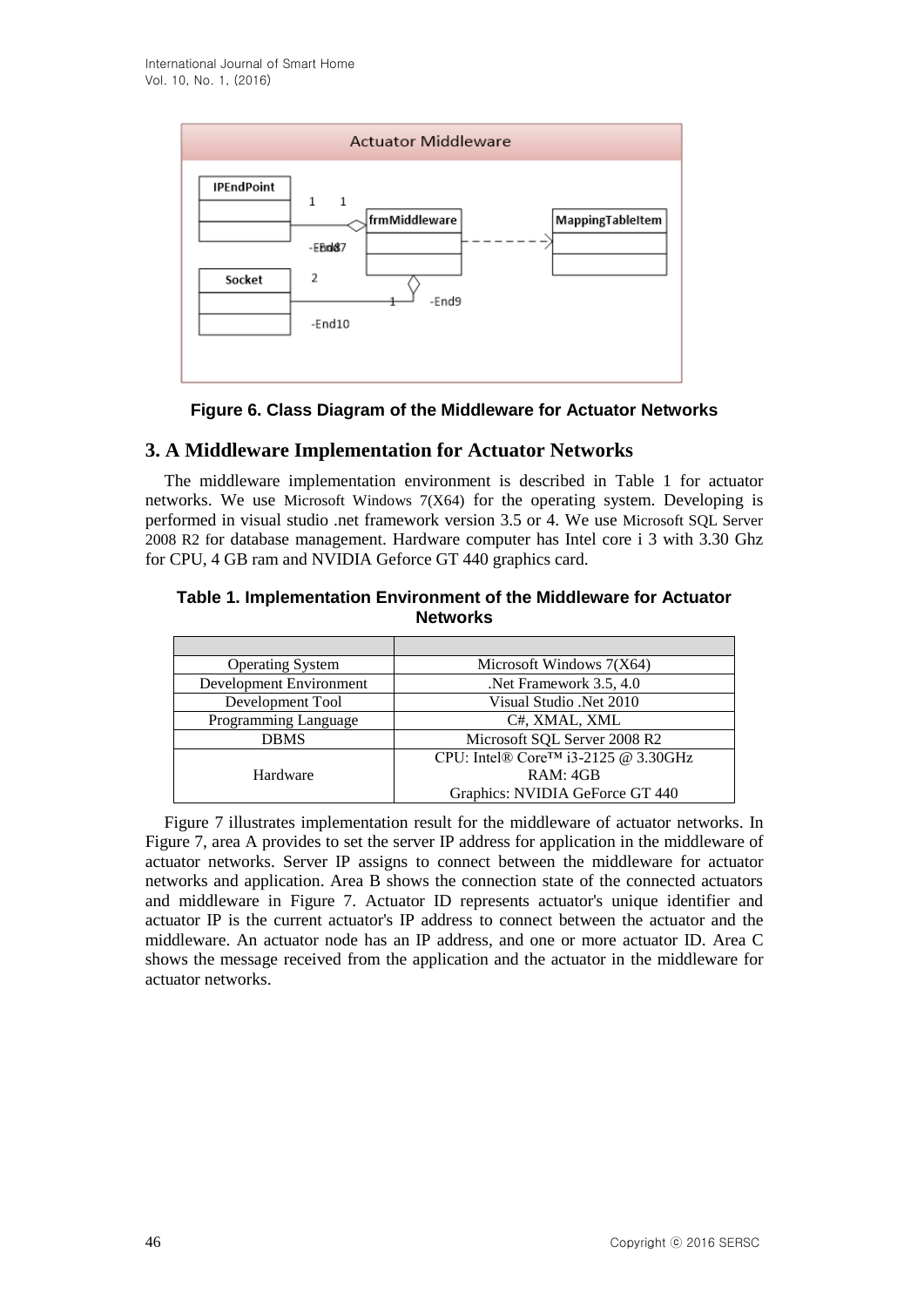| <b>Actuator Middleware</b><br>$\boldsymbol{\mathbb{Z}}$ |                                                                                                       |                                                                                                                                                                                                                                                                                                                                                                                                           |
|---------------------------------------------------------|-------------------------------------------------------------------------------------------------------|-----------------------------------------------------------------------------------------------------------------------------------------------------------------------------------------------------------------------------------------------------------------------------------------------------------------------------------------------------------------------------------------------------------|
| <b>Actuator ID</b><br>#DS00004                          | Server IP: $220.149.42.19$ A Connect<br><b>Disconncet</b><br><b>Actuator IP</b><br>220.149.42.19<br>B | :15:22:00@connect@#DS00004<br>15:23:10@Request@1197081588@#DS00004@POW_STA:<br>ON<br>15:23:11@#DS00004@POW_STA:ON<br>15:23:10@Response@1197081588@True<br>15:24:10@Request@751820235@#DS00004@POW_STA:O<br>15:24:11@#DS00004@POW_STA:OFF<br>15:24:10@Response@751820235@True<br>15:24:10@Request@1616969700@#DS00004@POW_STA:<br>ON<br>[15:24:11@#DS00004@POW_STA:ON<br>15:24:10@Response@1616969700@True |
|                                                         | <b>Disconncet</b>                                                                                     | <b>History Clear</b>                                                                                                                                                                                                                                                                                                                                                                                      |

**Figure 7. Implementation Result of the Middleware for Actuator Networks**

# **4. Conclusion**

In this paper, we present the actuator network middleware based on ID and IP address for controlling the multiple actuators. Also, we design this middleware assigned ID for identifying each actuator nodes, and used an IP address for transferring control messages between application and actuator networks. Also we implement the actuator network middleware to connect between actuator ID and IP address using the mapping table based on .Net framework. The middleware provides to transfer control messages between application and actuator networks.

# **Acknowledgments**

This work was partly supported by Institute for Information  $\&$  communications Technology Promotion(IITP) grant funded by the Korea government(MSIP) (No.10043907, Development of high performance IoT device and Open Platform with Intelligent Software) and This research was supported by the MSIP(Ministry of Science, ICT and Future Planning), Korea, under the ITRC(Information Technology Research Center) support program (IITP-2015-H8501-15-1017) supervised by the IITP(Institute for Information & communications Technology Promotion) Corresponding author; DoHyeun Kim (e-mail: kimdh@jejunu.ac.kr).

# **References**

- [1] B. Dong, "Design and Implementation of Middleware for Wireless Sensor Networks", Applied Mechanics and Materials, vol. 530, **(2014)**.
- [2] S. Zarghami, "Middleware for Internet of Things", University of Twente, **(2013)**.
- [3] J. Schneider, A. Klein, C. Mannweiler and H. D. Schotten,"An efficient architecture for the integration of sensor and actuator networks into the future internet", Adv. Radio Sci., vol. 9, (2011).
- [4] G. Baliga, S. Graham and P. R. Kumar, "Middleware and Abstractions in the Convergence of Control with Communication and Computation", Proceedings of the 44th IEEE Conference on Decision and Control, and the European Control Conference, (2005); Seville, Spain.
- [5] T. Melodia, D. Pompili, V. C. Gungor and I. F. Akyildiz, "Communication and Coordination in Wireless Sensor and Actor Networks", IEEE Transactions on Mobile Computing, vol. 6, no. 10, (2007).